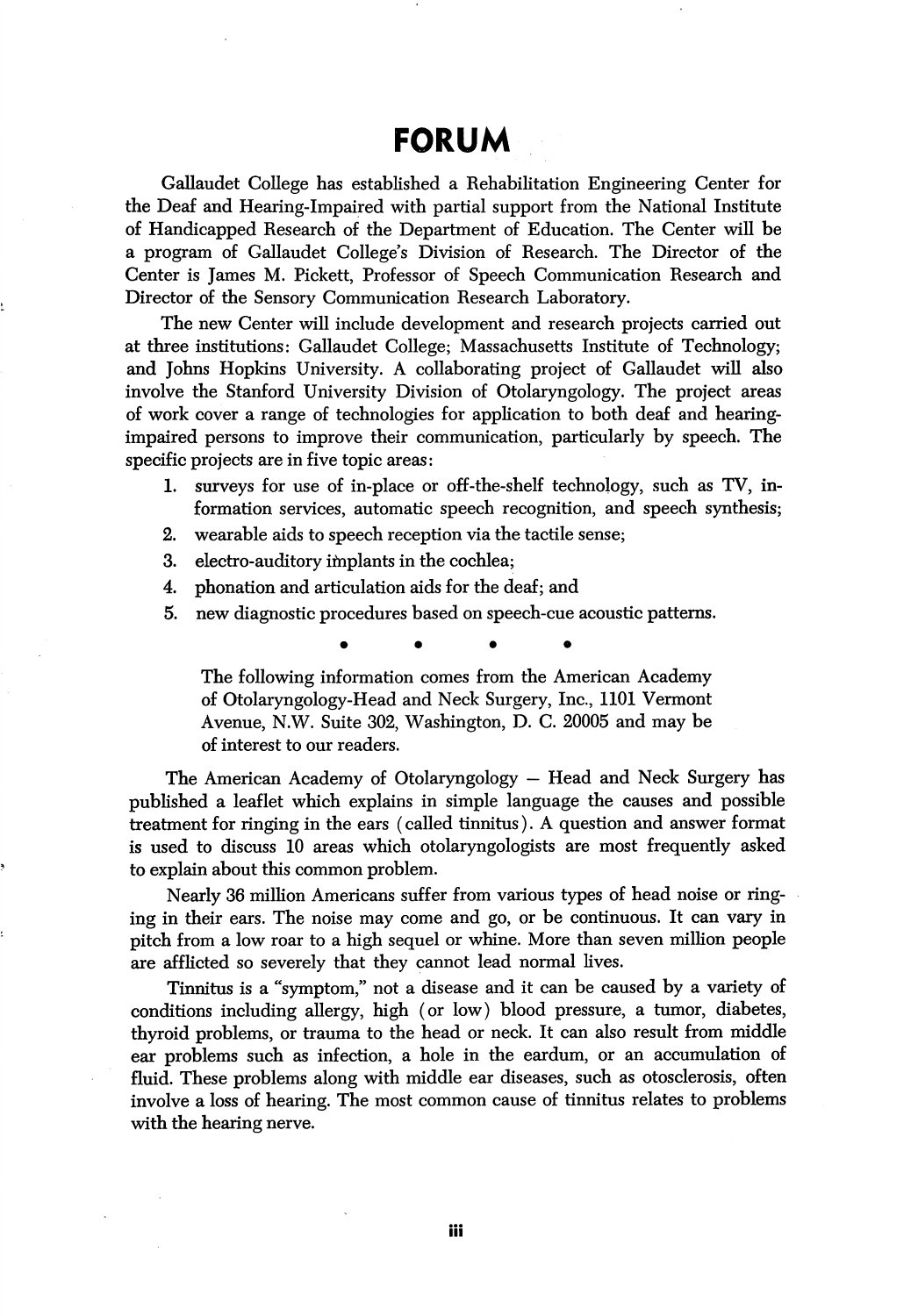If a specific cause for head noises is found, it may be corrected. But in most cases the causes cannot be identified, and there is no specific treatment. However, there are many ways to lessen the noise. One is to avoid nerve stimu lants such as coffee and colas (caffeine) and smoking (nicotine). Also, a com peting sound such as a ticking clock or a radio may help "mask" the noise. For example, many patients are helped by dialing between two FM stations to pick up subdued static at low volume. This can be extremely soothing, with a soft, rushing sound known as "white noise." (White noise tapes can be purchased in specialty shops.)

Some people are helped with a tinnitus masker, a small electronic instrument built into an over-the-ear hearing aid. It generates a competitive but pleasant sound which may mask the tinnitus by reducing awareness of the sound. The result is similar to successful use of white noise. Others have reduced the inten sity of tinnitus with "biofeedback" training. This involves concentration and relaxation exercises designed to teach voluntary control of the circulation to various parts of the body and how to relax muscle groups throughout the body.

People with impaired hearing, even a minor loss, sometimes find that their hearing aids reduce head noise and occasionally cause it to go away. However, a thorough trial before purchase is advisable if the primary purpose is the relief of tinnitus. Often, when the hearing aid is removed, the head noise returns to its former level. Individual complimentary copies of the leaflet are available from many otolaryngologists throughout the U. S. If you send a stamped, self-addres sed business envelope marked "tinnitus" to the Academy, they will be happy to send a copy and a list of qualified otolaryngologists in your state or metro area. The address appears at the head of this item.

## INTERPRETERS FOR DEAF CONVENTION IN HARTFORD, INVITE WORKERS WITH DEAF

The national Registry of Interpreters for the Deaf (RID) will hold its bien nial convention in Hartford, Conn., July 27 through August 1, 1982, at the beautiful Sheraton-Hartford Hotel.

Have you ever been assigned to help a deaf person or family? What are their special problems? Have you ever had to use an interpreter for the deaf in your daily work? Are you unsure of communicating through an interpreter and ethical considerations? These issues will be addressed at the 1982 Con vention in forums, rap sessions and workshops. An inside view of the interpreters' role, and some insights on special problems each deals with will make an interesting and worthwhile program.

Details on the program are available from RID Convention '82 Chairman Christine Stranges, C/O Connecticut Registry of Interpreters for the Deaf, P. O. Box 12202, Hartford, Connecticut 06112. In the meantime, MARK YOUR CALENDAR, join RID in Hartford, which has many points of interest, including pre- or post-convention fun, in July 1982.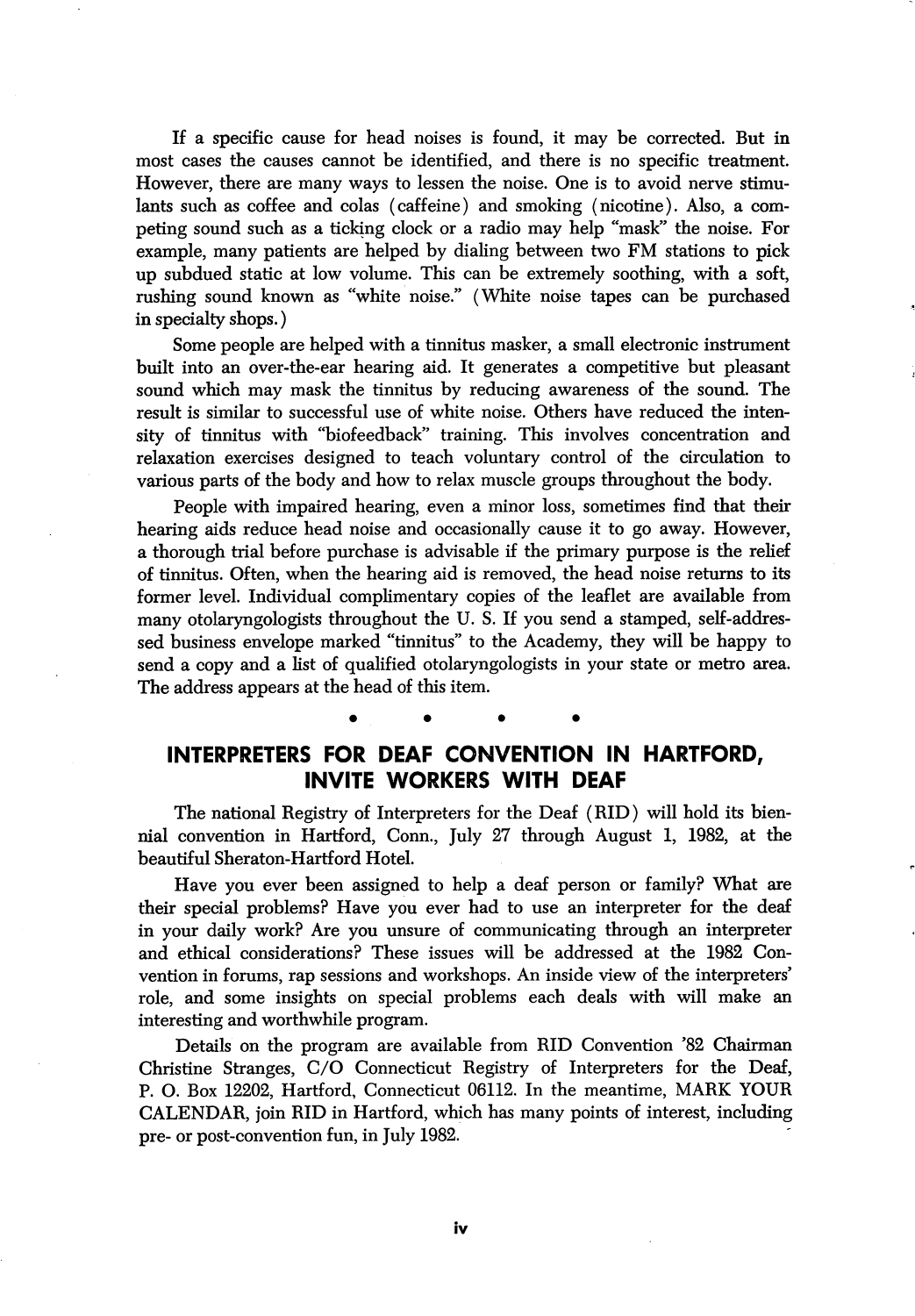ed by Deaf Heritage begins in 1803, when agitation began for the establishment of a school for deaf children, and traces events leading to the establishment of the Connecti cut Asylum for the Education and Instruction of Deaf and Dumb Persons (now the Ameri can School for the Deaf) in Hartford on April 15, 1817. Other states began to estab lish similar schools, and by the turn of the century there were approximately 69 schools for the deaf. From this breeding ground emerged the characters and personalities forming the substance of the book.

So deeply ingrained in deaf people is loyalty to one's school that one's first impulse is to turn to that page listing his or her school and it is satisfying to find draw ings or pictures, and a capsule history. Like ly, too, the deaf reader is apt to leam some thing he or she did not know before.

But schools are not the only part of the book worthy of note. There is much, much more.

History is not events; history is people, their impact upon others, and events that follow. In a true sense, this book is not a total history of deafness in America; rather, after the chronology of the school section, it becomes a broad, sweeping picture of deaf people of different generations, their accom plishments and activities in a stunning array of highly skilled arts. Artists, inventors, engi neers, aviators, poets — all are represented, to mention but a few, with illustrations of ome of their work.

Perhaps the greatest appeal of the book, in the opinion of this reviewer, is that one may open it at any page and find a fascinat ing account of a deaf person's achievement. There are boxed cameos, as well as straight narratives. Deaf people turn out to be inter esting as people.

Deaf Heritage is a book that should be made required reading in every school for the deaf, in every college program where American Literature is on the curriculum, for teachers as well as for students. Deaf chil dren need models, and this book is replete with them. Older deaf students need inspira tion, a boost to help them develop latent talents, and Deaf Heritage provides ex amples.

While recognizing the problem of space limitations, this reviewer notes that there is a tendency to skim lightly where some depth would add to the dimension and color of a personality. People do not just do things; they are happy, lively, morose, withdrawn, outgoing, gregarious, or whatever, and this does not always come through.

Deaf Heritage is a remarkable achieve ment, well researched, indexed, thorough, and interesting for a wide range of audi ences — deaf adults, students, teachers, and scholars. I recommend it without reservation.

> Robert G. Sanderson, Ed.D. Division of Rehabilitation Services Utah State Office of Education 250 E. 500 South Salt Lake City, Utah 8411 (1981-1982: Gallaudet College Dr. Powrie V. Doctor Chair Professor of Deaf Studies)

## Deaf Heritage: A Narrative History of Deaf America.

Not since Harry Best's landmark publica tion, Deafness and the Deaf in the United States, has there been an attempt to compile an encyclopedic collection of information about deaf Americans. It is entirely fitting that such a project has been undertaken by the National Association of the Deaf and car ried off so well by Jack Gannon, author of the recently published Deaf Heritage: A Narrative History of Deaf America. Mr. Gannon, deaf himself, has compiled a wealth of historical information about America's deaf citizens.

Best, in his classic work, approached the subject of deafness basically from a scientific and demographic perspective, with scant at tention to organizations within the deaf com munity or the accomplishments of deaf citi zens. Gannon's book is primarily concerned with an historical overview of events that have affected deaf people, their role in those events in the United States since Gallaudet and Glerc's establishment of the first school for the deaf, and the accomplishments of deaf Americans in diverse fields of endeavor.